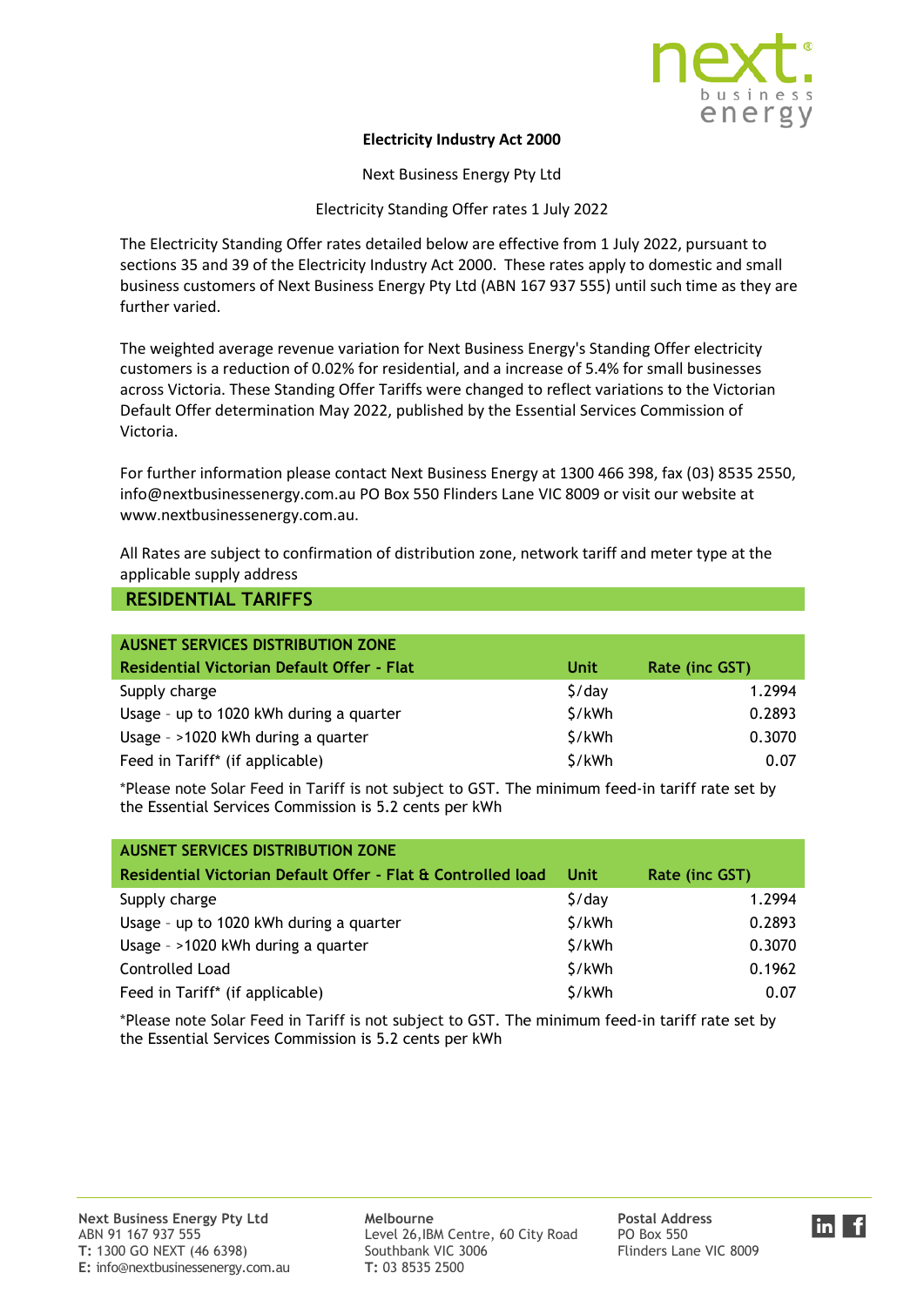

| <b>AUSNET SERVICES DISTRIBUTION ZONE</b>                                                                                       |                    |                |
|--------------------------------------------------------------------------------------------------------------------------------|--------------------|----------------|
| Residential Victorian default Offer - 7 Day 2 rate - Peak<br>usage - 3PM - 9PM every day, Off- Peak usage - All other<br>times | Unit               | Rate (inc GST) |
| Supply charge                                                                                                                  | $\frac{1}{2}$ /day | 1.2994         |
| Peak Usage - up to 2500 kWh during a quarter                                                                                   | \$/kWh             | 0.4081         |
| Peak Usage - >2500 kWh during a quarter                                                                                        | \$/kWh             | 0.4081         |
| Off- peak usage                                                                                                                | \$/kWh             | 0.1965         |
| Controlled Load (if applicable)                                                                                                | \$/kWh             | 0.1962         |
| Feed in Tariff* (if applicable)                                                                                                | \$/kWh             | 0.07           |

| <b>CITIPOWER DISTRIBUTION ZONE</b>         |                    |                |
|--------------------------------------------|--------------------|----------------|
| Residential Victorian Default Offer - Flat | Unit               | Rate (inc GST) |
| Supply charge                              | $\frac{1}{2}$ /day | 1.1623         |
| Usage                                      | \$/kWh             | 0.2170         |
| Feed in Tariff* (if applicable)            | \$/kWh             | 0.07           |

\*Please note Solar Feed in Tariff is not subject to GST. The minimum feed-in tariff rate set by the Essential Services Commission is 5.2 cents per kWh

| <b>CITIPOWER DISTRIBUTION ZONE</b>                           |                    |                |
|--------------------------------------------------------------|--------------------|----------------|
| Residential Victorian Default Offer - Flat & Controlled load | <b>Unit</b>        | Rate (inc GST) |
| Supply charge                                                | $\frac{1}{2}$ /day | 1.1623         |
| Usage                                                        | \$/kWh             | 0.2170         |
| <b>Controlled Load</b>                                       | \$/kWh             | 0.1566         |
| Feed in Tariff* (if applicable)                              | \$/kWh             | 0.07           |

\*Please note Solar Feed in Tariff is not subject to GST. The minimum feed-in tariff rate set by the Essential Services Commission is 5.2 cents per kWh

| <b>CITIPOWER DISTRIBUTION ZONE</b>                                                                                                    |                    |                |
|---------------------------------------------------------------------------------------------------------------------------------------|--------------------|----------------|
| Residential Victorian default Offer - 7 Day 2 rate - Peak<br>usage - 3PM - 9PM every day, Off- Peak usage - All other<br><b>times</b> | Unit               | Rate (inc GST) |
| Supply charge                                                                                                                         | $\frac{1}{2}$ /day | 1.1623         |
| Peak Usage - up to 2500 kWh during a quarter                                                                                          | \$/kWh             | 0.3021         |
| Peak Usage - >2500 kWh during a quarter                                                                                               | \$/kWh             | 0.3021         |
| Off- peak usage                                                                                                                       | \$/kWh             | 0.1735         |
| Controlled Load (if applicable)                                                                                                       | \$/kWh             | 0.1566         |
| Feed in Tariff* (if applicable)                                                                                                       | \$/kWh             | 0.07           |

\*Please note Solar Feed in Tariff is not subject to GST. The minimum feed-in tariff rate set by the Essential Services Commission is 5.2 cents per kWh

**Next Business Energy Pty Ltd** Melbourne<br>
ABN 91 167 937 555<br> **Postal Address Postal Address Postal Address Postal Address Postal Address Postal Address Postal Address Postal Address Postal Address Postal** Level 26,IBM Centre, 60 City Road PO Box 550<br>Southbank VIC 3006 Flinders Lane VIC 8009

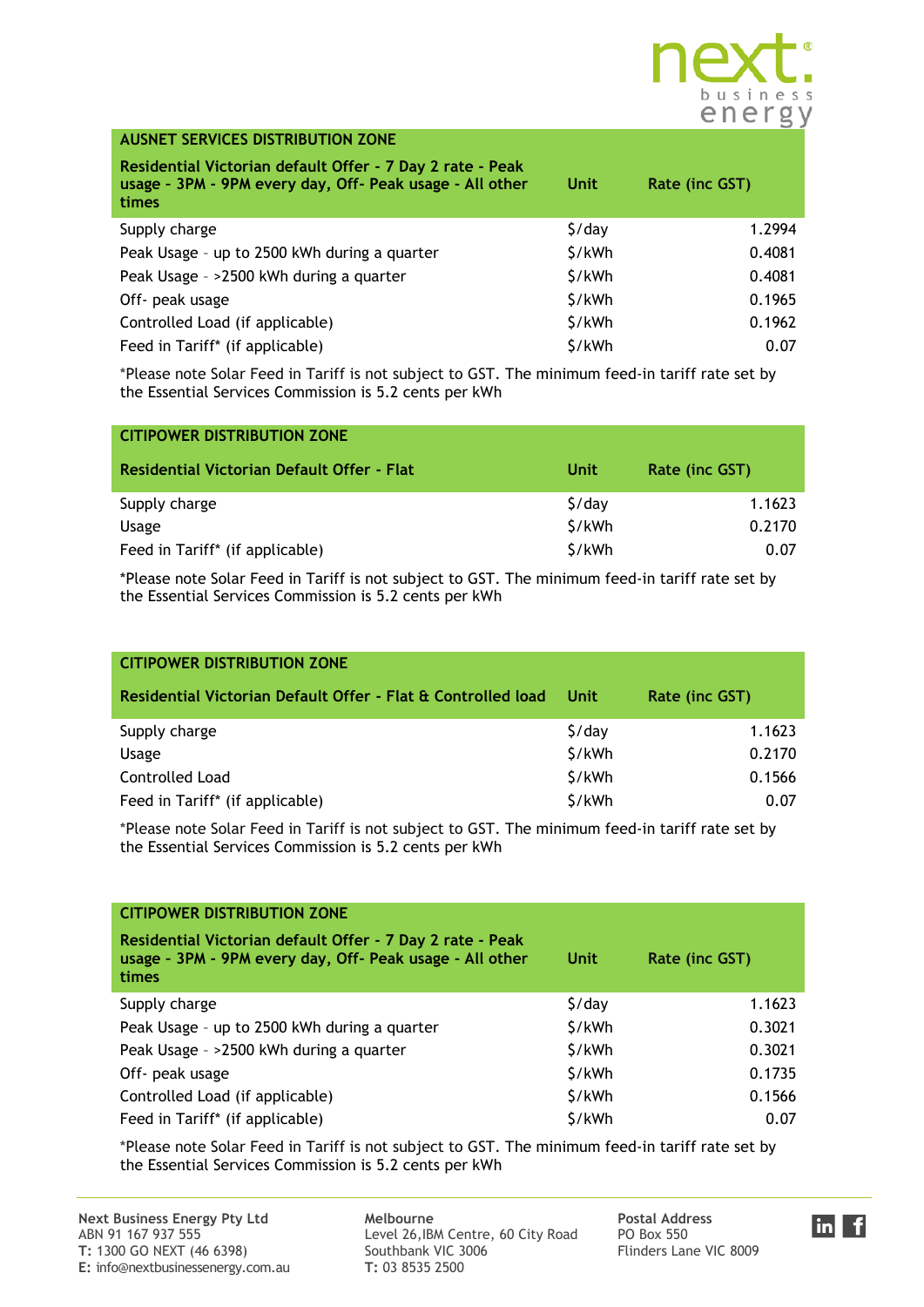

| JEMENA DISTRIBUTION ZONE                    |        |                |
|---------------------------------------------|--------|----------------|
| Residential Victorian Default Offer - Flat  | Unit   | Rate (inc GST) |
| Supply charge                               | \$/day | 1.1577         |
| <b>Usage</b>                                | \$/kWh | 0.2322         |
| Feed in Tariff <sup>*</sup> (if applicable) | S/kWh  | 0.07           |

| <b>JEMENA DISTRIBUTION ZONE</b>                              |                    |                |
|--------------------------------------------------------------|--------------------|----------------|
| Residential Victorian Default Offer - Flat & Controlled load | Unit               | Rate (inc GST) |
| Supply charge                                                | $\frac{1}{2}$ /day | 1.1577         |
| Usage                                                        | \$/kWh             | 0.2322         |
| Controlled Load                                              | \$/kWh             | 0.1761         |
| Feed in Tariff* (if applicable)                              | \$/kWh             | 0.07           |

\*Please note Solar Feed in Tariff is not subject to GST. The minimum feed-in tariff rate set by the Essential Services Commission is 5.2 cents per kWh

| <b>JEMENA DISTRIBUTION ZONE</b><br>Residential Victorian default Offer - 7 Day 2 rate - Peak usage -<br>3PM - 9PM every day, Off- Peak usage - All other times | <b>Unit</b>        | Rate (inc GST) |
|----------------------------------------------------------------------------------------------------------------------------------------------------------------|--------------------|----------------|
| Supply charge                                                                                                                                                  | $\frac{1}{2}$ /day | 1.1577         |
| Peak Usage - up to 2500 kWh during a quarter                                                                                                                   | \$/kWh             | 0.2967         |
| Peak Usage - >2500 kWh during a quarter                                                                                                                        | \$/kWh             | 0.2967         |
| Off- peak usage                                                                                                                                                | \$/kWh             | 0.1823         |
| Controlled Load (if applicable)                                                                                                                                | \$/kWh             | 0.1761         |
| Feed in Tariff* (if applicable)                                                                                                                                | \$/kWh             | 0.07           |

\*Please note Solar Feed in Tariff is not subject to GST. The minimum feed-in tariff rate set by the Essential Services Commission is 5.2 cents per kWh

| <b>POWERCOR DISTRIBUTION ZONE</b>           |        |                |
|---------------------------------------------|--------|----------------|
| Residential Victorian Default Offer - Flat  | Unit   | Rate (inc GST) |
| Supply charge                               | S/dav  | 1.3102         |
| Usage                                       | S/kWh  | 0.2333         |
| Feed in Tariff <sup>*</sup> (if applicable) | \$/kWh | 0.07           |

\*Please note Solar Feed in Tariff is not subject to GST. The minimum feed-in tariff rate set by the Essential Services Commission is 5.2 cents per kWh

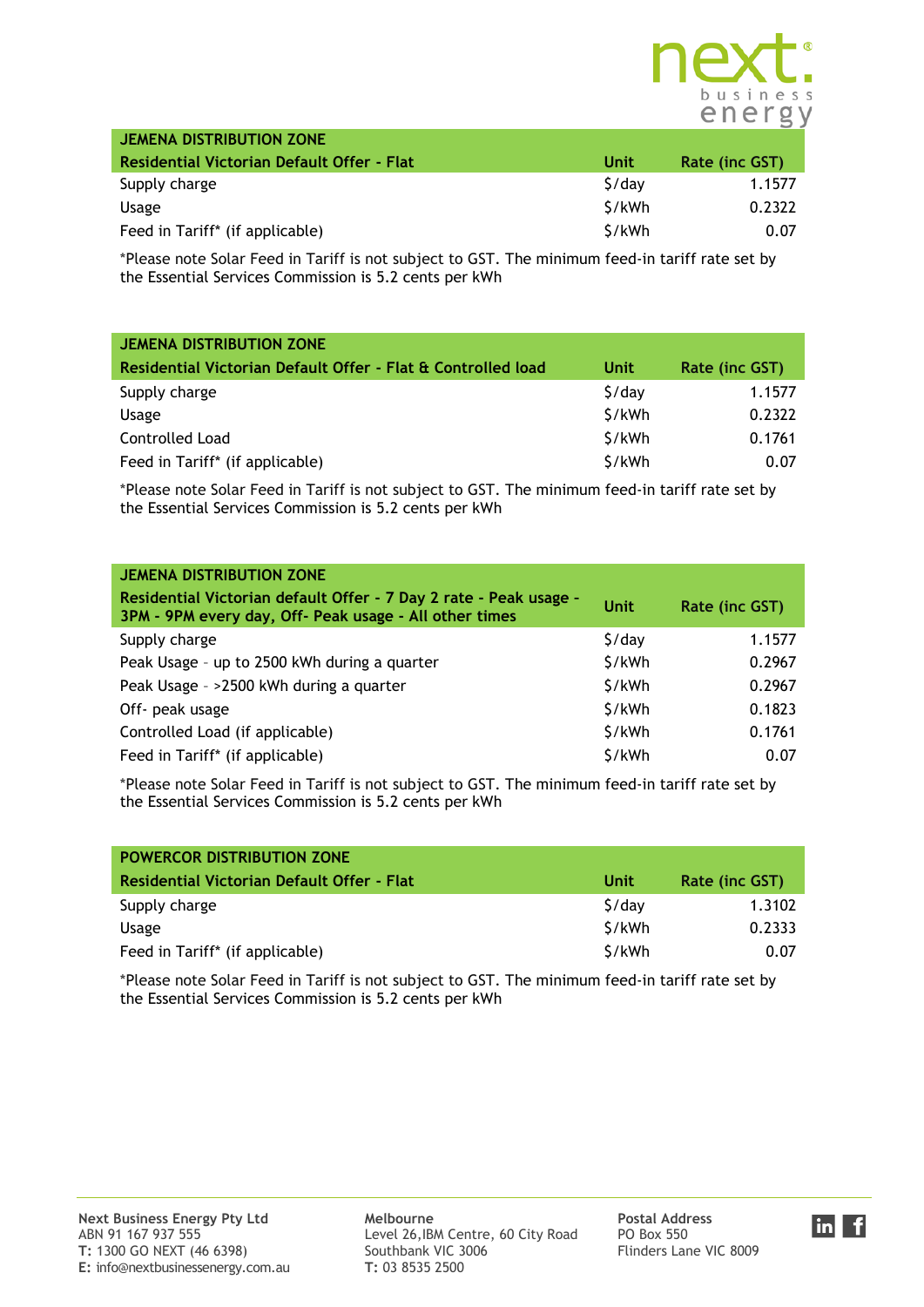

| <b>POWERCOR DISTRIBUTION ZONE</b>                            |                    |                |
|--------------------------------------------------------------|--------------------|----------------|
| Residential Victorian Default Offer - Flat & Controlled load | Unit               | Rate (inc GST) |
| Supply charge                                                | $\frac{1}{2}$ /day | 1.3102         |
| Usage                                                        | \$/kWh             | 0.2333         |
| Controlled Load                                              | \$/kWh             | 0.1656         |
| Feed in Tariff* (if applicable)                              | \$/kWh             | 0.07           |

| <b>POWERCOR DISTRIBUTION ZONE</b>                                                                                           |                    |                |
|-----------------------------------------------------------------------------------------------------------------------------|--------------------|----------------|
| Residential Victorian default Offer - 7 Day 2 rate - Peak usage -<br>3PM - 9PM every day, Off- Peak usage - All other times | Unit               | Rate (inc GST) |
| Supply charge                                                                                                               | $\frac{1}{2}$ /day | 1.3102         |
| Peak Usage - up to 2500 kWh during a quarter                                                                                | \$/kWh             | 0.3268         |
| Peak Usage - >2500 kWh during a quarter                                                                                     | \$/kWh             | 0.3268         |
| Off- peak usage                                                                                                             | \$/kWh             | 0.1855         |
| Controlled Load (if applicable)                                                                                             | \$/kWh             | 0.1656         |
| Feed in Tariff* (if applicable)                                                                                             | \$/kWh             | 0.07           |

\*Please note Solar Feed in Tariff is not subject to GST. The minimum feed-in tariff rate set by the Essential Services Commission is 5.2 cents per kWh

| UNITED ENERGY DISTRIBUTION ZONE                   |                    |                |
|---------------------------------------------------|--------------------|----------------|
| <b>Residential Victorian Default Offer - Flat</b> | Unit               | Rate (inc GST) |
| Supply charge                                     | $\frac{1}{2}$ /day | 1.0753         |
| Usage                                             | \$/kWh             | 0.2327         |
| Feed in Tariff* (if applicable)                   | \$/kWh             | 0.07           |

\*Please note Solar Feed in Tariff is not subject to GST. The minimum feed-in tariff rate set by the Essential Services Commission is 5.2 cents per kWh

| UNITED ENERGY DISTRIBUTION ZONE                              |                    |                |
|--------------------------------------------------------------|--------------------|----------------|
| Residential Victorian Default Offer - Flat & Controlled load | Unit               | Rate (inc GST) |
| Supply charge                                                | $\frac{1}{2}$ /day | 1.0753         |
| Usage                                                        | \$/kWh             | 0.2327         |
| <b>Controlled Load</b>                                       | \$/kWh             | 0.1631         |
| Feed in Tariff* (if applicable)                              | \$/kWh             | 0.07           |

\*Please note Solar Feed in Tariff is not subject to GST. The minimum feed-in tariff rate set by the Essential Services Commission is 5.2 cents per kWh

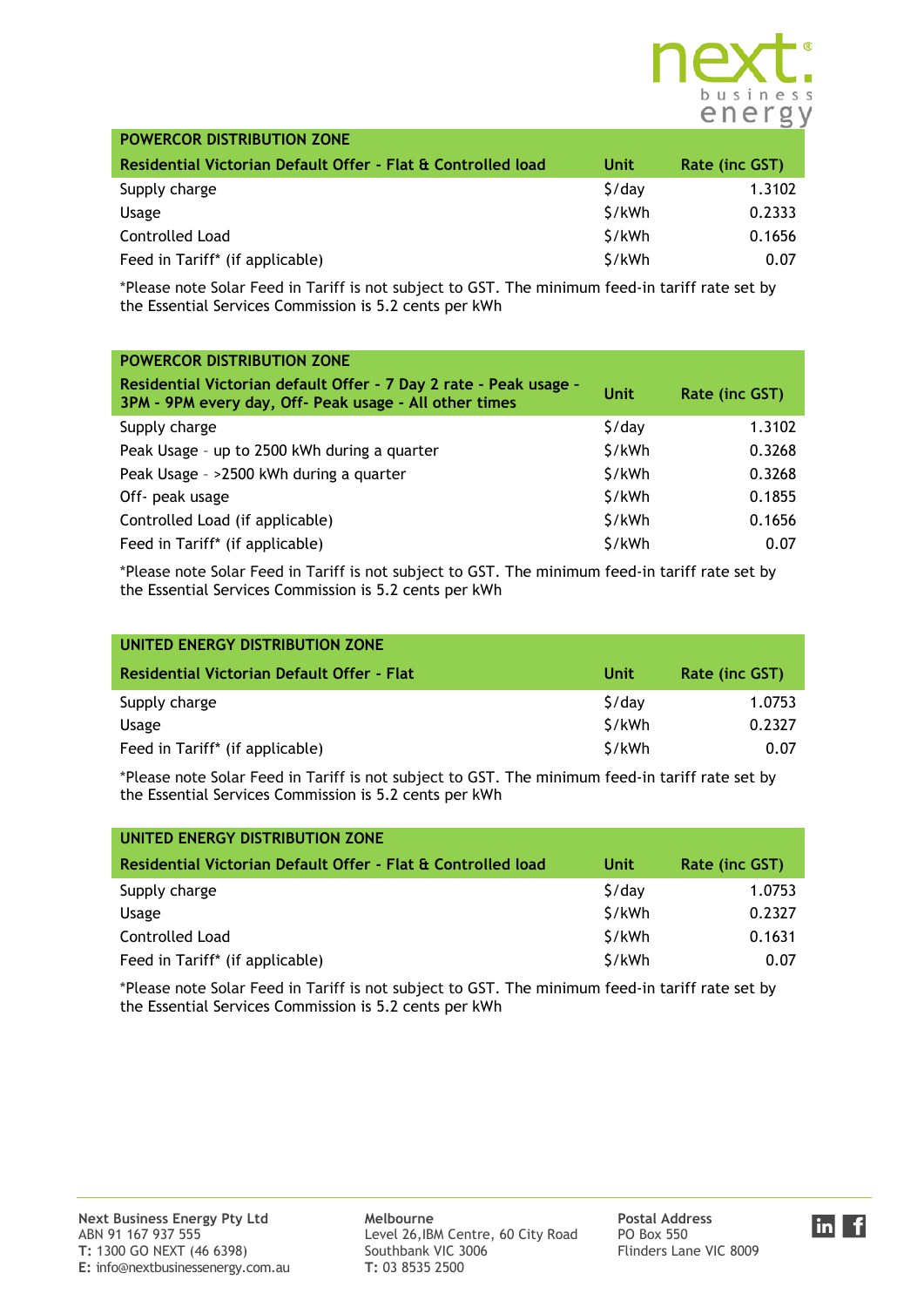

| UNITED ENERGY DISTRIBUTION ZONE                                                                                             |             |                |
|-----------------------------------------------------------------------------------------------------------------------------|-------------|----------------|
| Residential Victorian default Offer - 7 Day 2 rate - Peak usage -<br>3PM - 9PM every day, Off- Peak usage - All other times | <b>Unit</b> | Rate (inc GST) |
| Supply charge                                                                                                               | \$/day      | 1.0753         |
| Peak Usage - up to 2500 kWh during a quarter                                                                                | \$/kWh      | 0.3251         |
| Peak Usage - >2500 kWh during a quarter                                                                                     | \$/kWh      | 0.3251         |
| Off- peak usage                                                                                                             | \$/kWh      | 0.1831         |
| Controlled Load (if applicable)                                                                                             | \$/kWh      | 0.1631         |
| Feed in Tariff* (if applicable)                                                                                             | \$/kWh      | 0.07           |

## **SMALL BUSINESS TARIFFS**

| <b>AUSNET SERVICES DISTRIBUTION ZONE</b>           |                    |                |
|----------------------------------------------------|--------------------|----------------|
| Small business Victorian Default Offer - Flat rate | Unit               | Rate (inc GST) |
| Supply charge                                      | $\frac{1}{2}$ /day | 1.2994         |
| Usage - up to 1020 kWh during a quarter            | \$/kWh             | 0.3308         |
| Usage - >1020 kWh during a quarter                 | \$/kWh             | 0.3663         |
| Feed in Tariff* (if applicable)                    | \$/kWh             | 0.07           |

\*Please note Solar Feed in Tariff is not subject to GST. The minimum feed-in tariff rate set by the Essential Services Commission is 5.2 cents per kWh

| <b>AUSNET SERVICES DISTRIBUTION ZONE</b>                        |                    |                |
|-----------------------------------------------------------------|--------------------|----------------|
| Small business Victorian Default Offer - Flat & Controlled load | Unit               | Rate (inc GST) |
| Supply charge                                                   | $\frac{1}{2}$ /day | 1.2994         |
| Usage - up to 1020 kWh during a quarter                         | \$/kWh             | 0.3308         |
| Usage - >1020 kWh during a quarter                              | \$/kWh             | 0.3663         |
| <b>Controlled Load</b>                                          | \$/kWh             | 0.1962         |
| Feed in Tariff* (if applicable)                                 | \$/kWh             | 0.07           |

\*Please note Solar Feed in Tariff is not subject to GST. The minimum feed-in tariff rate set by the Essential Services Commission is 5.2 cents per kWh

| <b>AUSNET SERVICES DISTRIBUTION ZONE</b>                                                                   |                    |                |
|------------------------------------------------------------------------------------------------------------|--------------------|----------------|
| Small Business Victorian Default Offer - 5 Day TOU - Peak 7AM-<br>11PM Mon-Fri, Off-peak - All other times | <b>Unit</b>        | Rate (inc GST) |
| Supply charge                                                                                              | $\frac{1}{2}$ /day | 1.1637         |
| Peak Usage - up to 2500 kWh during a quarter                                                               | \$/kWh             | 0.3515         |
| Peak Usage - >2500 kWh during a quarter                                                                    | \$/kWh             | 0.3515         |
| Off- peak usage                                                                                            | \$/kWh             | 0.1750         |
| Controlled Load (if applicable)                                                                            | \$/kWh             | 0.1962         |
| Feed in Tariff* (if applicable)                                                                            | \$/kWh             | 0.07           |

\*Please note Solar Feed in Tariff is not subject to GST. The minimum feed-in tariff rate set by the Essential Services Commission is 5.2 cents per kWh

Level 26,IBM Centre, 60 City Road PO Box 550<br>Southbank VIC 3006 Flinders Lane VIC 8009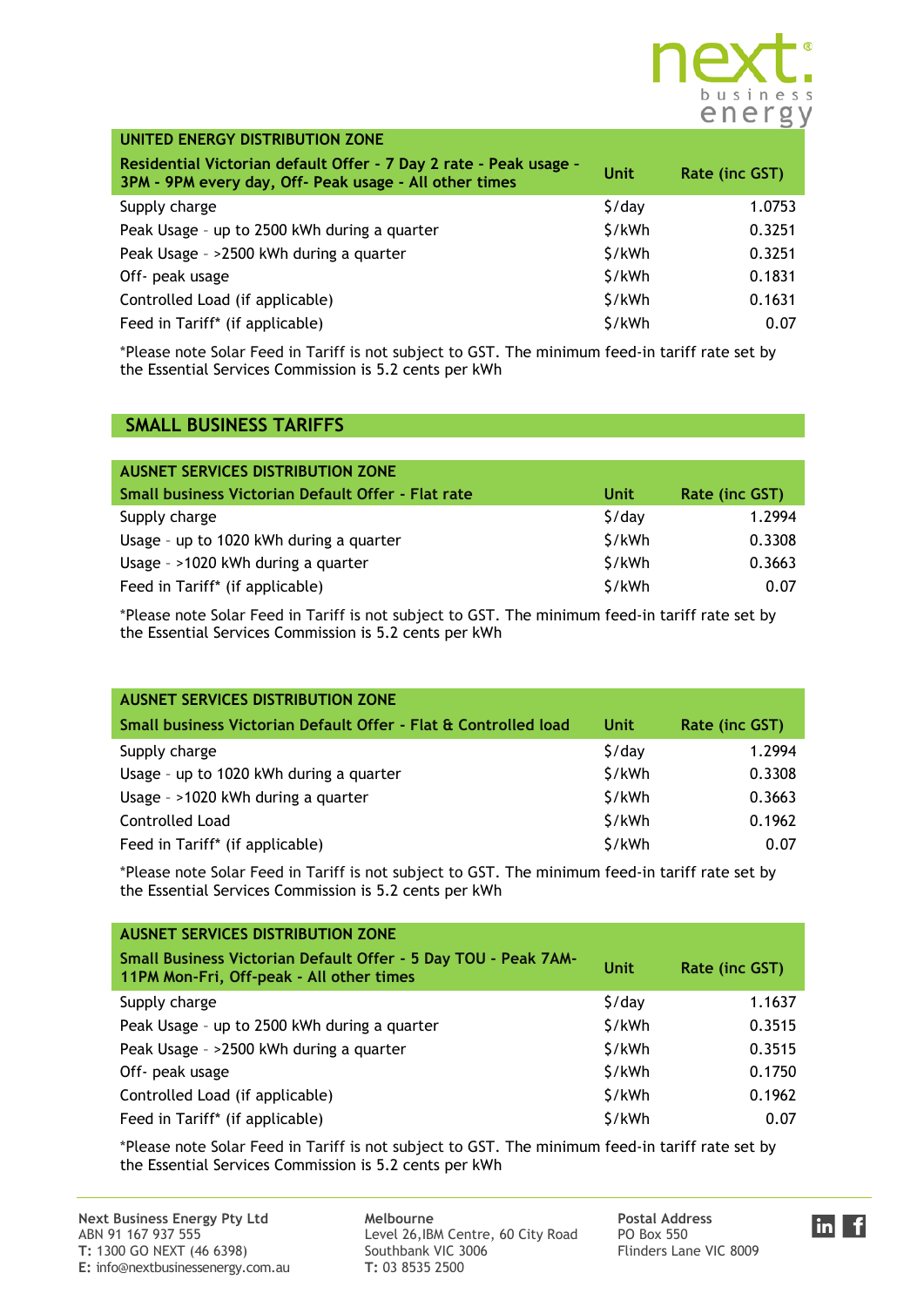

| <b>AUSNET SERVICES DISTRIBUTION ZONE</b>                                                                     |                    |                |
|--------------------------------------------------------------------------------------------------------------|--------------------|----------------|
| Small Business Victorian Default Offer - 5 Day 2 Rate - Peak<br>9AM-9PM weekdays, Off-peak - All other times | <b>Unit</b>        | Rate (inc GST) |
| Supply charge                                                                                                | $\frac{1}{2}$ /day | 1.2994         |
| Peak Usage - up to 2500 kWh during a quarter                                                                 | \$/kWh             | 0.3521         |
| Peak Usage - >2500 kWh during a quarter                                                                      | \$/kWh             | 0.3521         |
| Off- peak usage                                                                                              | \$/kWh             | 0.1817         |
| Controlled Load (if applicable)                                                                              | \$/kWh             | 0.1962         |
| Feed in Tariff* (if applicable)                                                                              | \$/kWh             | 0.07           |

| <b>CITIPOWER DISTRIBUTION ZONE</b>                 |                    |                |
|----------------------------------------------------|--------------------|----------------|
| Small business Victorian Default Offer - Flat rate | Unit               | Rate (inc GST) |
| Supply charge                                      | $\frac{1}{2}$ /day | 1.3860         |
| Usage                                              | \$/kWh             | 0.2166         |
| Feed in Tariff <sup>*</sup> (if applicable)        | S/kWh              | 0.07           |

\*Please note Solar Feed in Tariff is not subject to GST. The minimum feed-in tariff rate set by the Essential Services Commission is 5.2 cents per kWh

| <b>CITIPOWER DISTRIBUTION ZONE</b>                              |                    |                |
|-----------------------------------------------------------------|--------------------|----------------|
| Small business Victorian Default Offer - Flat & Controlled load | Unit               | Rate (inc GST) |
| Supply charge                                                   | $\frac{1}{2}$ /day | 1.3860         |
| Usage                                                           | \$/kWh             | 0.2166         |
| Controlled Load (if applicable)                                 | \$/kWh             | 0.1566         |
| Feed in Tariff* (if applicable)                                 | \$/kWh             | 0.07           |

\*Please note Solar Feed in Tariff is not subject to GST. The minimum feed-in tariff rate set by the Essential Services Commission is 5.2 cents per kWh

| <b>CITIPOWER DISTRIBUTION ZONE</b>                                                                          |                    |                |
|-------------------------------------------------------------------------------------------------------------|--------------------|----------------|
| Small business Victorian Default Offer - 5 Day TOU - Peak- 7AM-<br>11PM Mon-Fri, Off-peak - All other times | <b>Unit</b>        | Rate (inc GST) |
| Supply charge                                                                                               | $\frac{1}{2}$ /day | 1.3163         |
| Peak Usage - up to 2500 kWh during a quarter                                                                | \$/kWh             | 0.2600         |
| Peak Usage - >2500 kWh during a quarter                                                                     | \$/kWh             | 0.2600         |
| Off- peak usage                                                                                             | \$/kWh             | 0.1700         |
| Controlled Load (if applicable)                                                                             | \$/kWh             | 0.1566         |
| Feed in Tariff* (if applicable)                                                                             | \$/kWh             | 0.07           |

\*Please note Solar Feed in Tariff is not subject to GST. The minimum feed-in tariff rate set by the Essential Services Commission is 5.2 cents per kWh

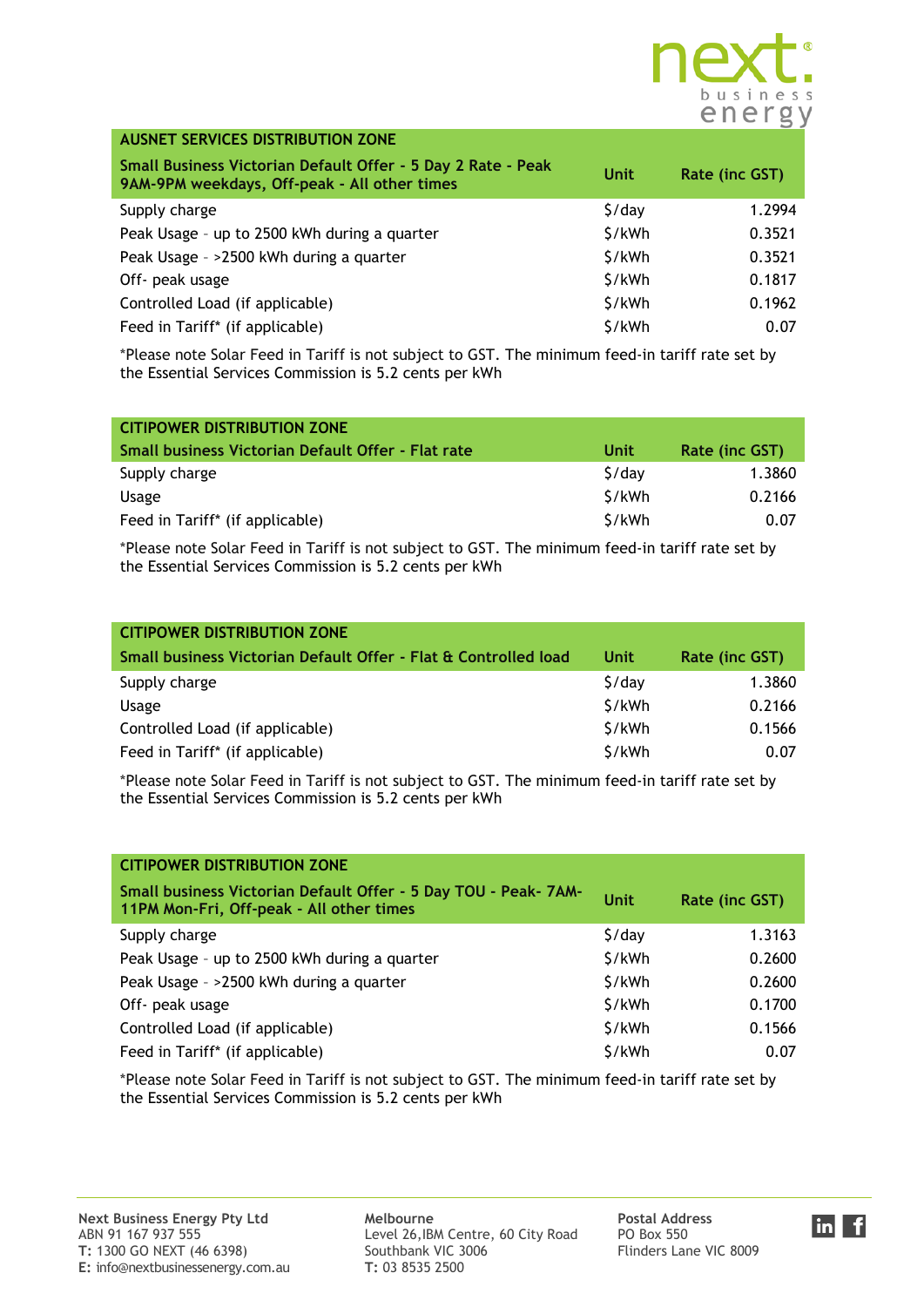

| <b>CITIPOWER DISTRIBUTION ZONE</b>                                                                            |                    |                |
|---------------------------------------------------------------------------------------------------------------|--------------------|----------------|
| Small Business Victorian Default Offer - 7 Day TOU - Peak - 7AM-<br>11PM Everyday, Off-peak - All other times | <b>Unit</b>        | Rate (inc GST) |
| Supply charge                                                                                                 | $\frac{1}{2}$ /day | 1.3163         |
| Peak Usage - up to 2500 kWh during a quarter                                                                  | \$/kWh             | 0.2500         |
| Peak Usage - >2500 kWh during a quarter                                                                       | \$/kWh             | 0.2500         |
| Off- peak usage                                                                                               | \$/kWh             | 0.1700         |
| Controlled Load (if applicable)                                                                               | \$/kWh             | 0.1566         |
| Feed in Tariff* (if applicable)                                                                               | \$/kWh             | 0.07           |

| <b>CITIPOWER DISTRIBUTION ZONE</b>                                                                           |                    |                |
|--------------------------------------------------------------------------------------------------------------|--------------------|----------------|
| Small Business Victorian Default Offer - 5 Day 2 Rate - Peak<br>9AM-9PM weekdays, Off-peak - All other times | Unit               | Rate (inc GST) |
| Supply charge                                                                                                | $\frac{1}{2}$ /day | 1.3860         |
| Peak Usage - up to 2500 kWh during a quarter                                                                 | \$/kWh             | 0.2785         |
| Peak Usage - >2500 kWh during a quarter                                                                      | \$/kWh             | 0.2785         |
| Off- peak usage                                                                                              | \$/kWh             | 0.1575         |
| Controlled Load (if applicable)                                                                              | \$/kWh             | 0.1566         |
| Feed in Tariff* (if applicable)                                                                              | \$/kWh             | 0.07           |

\*Please note Solar Feed in Tariff is not subject to GST. The minimum feed-in tariff rate set by the Essential Services Commission is 5.2 cents per kWh

| <b>JEMENA DISTRIBUTION ZONE</b>                    |        |                |
|----------------------------------------------------|--------|----------------|
| Small business Victorian Default Offer - Flat rate | Unit   | Rate (inc GST) |
| Supply charge                                      | S/dav  | 1.3087         |
| Usage                                              | \$/kWh | 0.2468         |
| Feed in Tariff* (if applicable)                    | \$/kWh | 0.07           |

\*Please note Solar Feed in Tariff is not subject to GST. The minimum feed-in tariff rate set by the Essential Services Commission is 5.2 cents per kWh

| <b>JEMENA DISTRIBUTION ZONE</b>                                 |                    |                |
|-----------------------------------------------------------------|--------------------|----------------|
| Small business Victorian Default Offer - Flat & Controlled load | Unit               | Rate (inc GST) |
| Supply charge                                                   | $\frac{1}{2}$ /day | 1.3087         |
| <b>Usage</b>                                                    | \$/kWh             | 0.2468         |
| Controlled Load                                                 | \$/kWh             | 0.1761         |
| Feed in Tariff* (if applicable)                                 | \$/kWh             | 0.07           |

\*Please note Solar Feed in Tariff is not subject to GST. The minimum feed-in tariff rate set by the Essential Services Commission is 5.2 cents per kWh

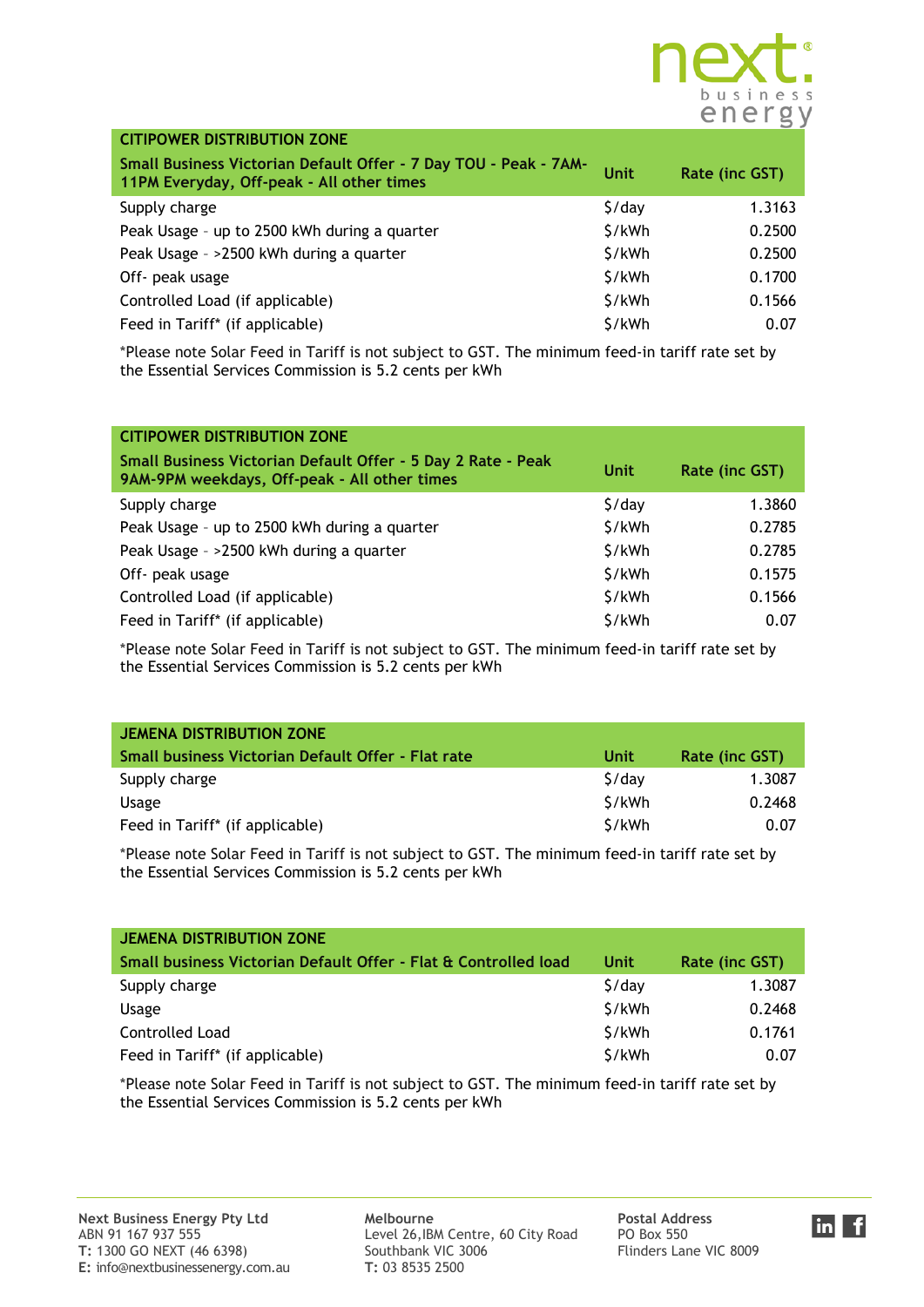

| <b>JEMENA DISTRIBUTION ZONE</b>                                                                               |                    |                |
|---------------------------------------------------------------------------------------------------------------|--------------------|----------------|
| Small Business Victorian Default Offer - 7 Day TOU - Peak - 7AM-<br>11PM Everyday, Off-peak - All other times | <b>Unit</b>        | Rate (inc GST) |
| Supply charge                                                                                                 | $\frac{1}{2}$ /day | 1.5620         |
| Peak Usage - up to 2500 kWh during a quarter                                                                  | \$/kWh             | 0.2500         |
| Peak Usage - >2500 kWh during a quarter                                                                       | \$/kWh             | 0.2500         |
| Off- peak usage                                                                                               | \$/kWh             | 0.1750         |
| Controlled Load (if applicable)                                                                               | \$/kWh             | 0.1761         |
| Feed in Tariff* (if applicable)                                                                               | \$/kWh             | 0.07           |

| <b>JEMENA DISTRIBUTION ZONE</b>                                                                              |                    |                |
|--------------------------------------------------------------------------------------------------------------|--------------------|----------------|
| Small Business Victorian Default Offer - 5 Day 2 Rate - Peak<br>9AM-9PM weekdays, Off-peak - All other times | Unit               | Rate (inc GST) |
| Supply charge                                                                                                | $\frac{1}{2}$ /day | 1.6514         |
| Peak Usage - up to 2500 kWh during a quarter                                                                 | \$/kWh             | 0.2848         |
| Peak Usage - >2500 kWh during a quarter                                                                      | \$/kWh             | 0.2848         |
| Off- peak usage                                                                                              | \$/kWh             | 0.1548         |
| Controlled Load (if applicable)                                                                              | \$/kWh             | 0.1761         |
| Feed in Tariff* (if applicable)                                                                              | \$/kWh             | 0.07           |

\*Please note Solar Feed in Tariff is not subject to GST. The minimum feed-in tariff rate set by the Essential Services Commission is 5.2 cents per kWh

| <b>POWERCOR DISTRIBUTION ZONE</b>                  |             |                |
|----------------------------------------------------|-------------|----------------|
| Small business Victorian Default Offer - Flat rate | <b>Unit</b> | Rate (inc GST) |
| Supply charge                                      | S/dav       | 1.4380         |
| Usage                                              | S/kWh       | 0.2333         |
| Feed in Tariff <sup>*</sup> (if applicable)        | \$/kWh      | 0.07           |

\*Please note Solar Feed in Tariff is not subject to GST. The minimum feed-in tariff rate set by the Essential Services Commission is 5.2 cents per kWh

| <b>POWERCOR DISTRIBUTION ZONE</b>                               |        |                |
|-----------------------------------------------------------------|--------|----------------|
| Small business Victorian Default Offer - Flat & Controlled load | Unit   | Rate (inc GST) |
| Supply charge                                                   | 5/day  | 1.4380         |
| <b>Usage</b>                                                    | \$/kWh | 0.2333         |
| Controlled Load                                                 | \$/kWh | 0.1656         |
| Feed in Tariff* (if applicable)                                 | \$/kWh | 0.07           |

\*Please note Solar Feed in Tariff is not subject to GST. The minimum feed-in tariff rate set by the Essential Services Commission is 5.2 cents per kWh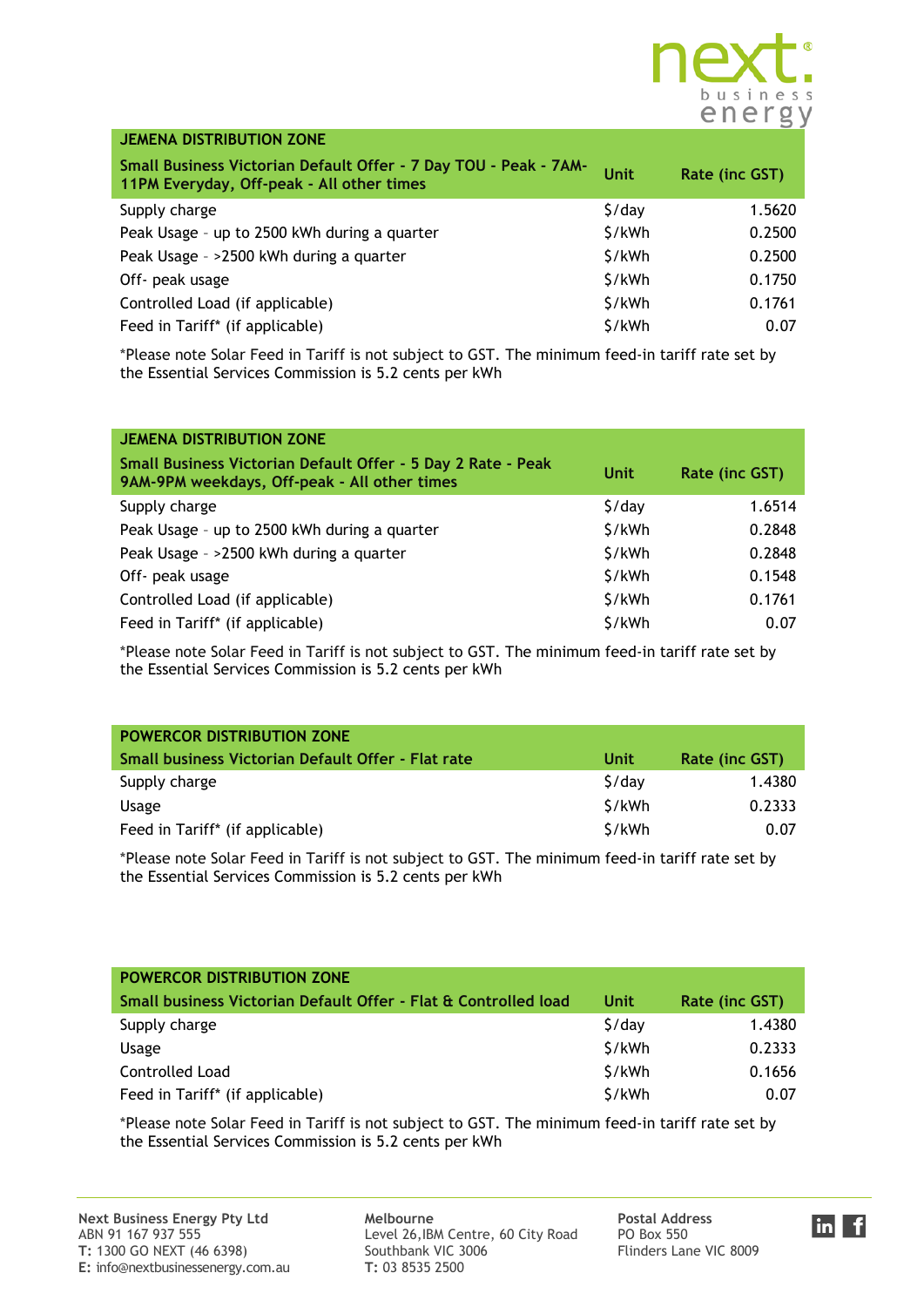

| POWERCOR DISTRIBUTION ZONE                                                                                  |                    |                |
|-------------------------------------------------------------------------------------------------------------|--------------------|----------------|
| Small business Victorian Default Offer - 5 Day TOU - Peak- 7AM-<br>11PM Mon-Fri, Off-peak - All other times | <b>Unit</b>        | Rate (inc GST) |
| Supply charge                                                                                               | $\frac{1}{2}$ /day | 1.3756         |
| Peak Usage - up to 2500 kWh during a quarter                                                                | \$/kWh             | 0.2825         |
| Peak Usage - >2500 kWh during a quarter                                                                     | \$/kWh             | 0.2825         |
| Off- peak usage                                                                                             | \$/kWh             | 0.1900         |
| Controlled Load (if applicable)                                                                             | \$/kWh             | 0.1656         |
| Feed in Tariff* (if applicable)                                                                             | \$/kWh             | 0.07           |

| POWERCOR DISTRIBUTION ZONE<br>Small Business Victorian Default Offer - 7 Day TOU - Peak - 7AM-<br>11PM Everyday, Off-peak - All other times | <b>Unit</b>        | Rate (inc GST) |
|---------------------------------------------------------------------------------------------------------------------------------------------|--------------------|----------------|
| Supply charge                                                                                                                               | $\frac{1}{2}$ /day | 1.3756         |
| Peak Usage - up to 2500 kWh during a quarter                                                                                                | \$/kWh             | 0.2700         |
| Peak Usage - >2500 kWh during a quarter                                                                                                     | \$/kWh             | 0.2700         |
| Off- peak usage                                                                                                                             | \$/kWh             | 0.1900         |
| Controlled Load (if applicable)                                                                                                             | \$/kWh             | 0.1656         |
| Feed in Tariff* (if applicable)                                                                                                             | \$/kWh             | 0.07           |

\*Please note Solar Feed in Tariff is not subject to GST. The minimum feed-in tariff rate set by the Essential Services Commission is 5.2 cents per kWh

| POWERCOR DISTRIBUTION ZONE                                                                                   |             |                |
|--------------------------------------------------------------------------------------------------------------|-------------|----------------|
| Small Business Victorian Default Offer - 5 Day 2 Rate - Peak<br>9AM-9PM weekdays, Off-peak - All other times | <b>Unit</b> | Rate (inc GST) |
| Supply charge                                                                                                | \$/day      | 1.4380         |
| Peak Usage - up to 2500 kWh during a quarter                                                                 | \$/kWh      | 0.3138         |
| Peak Usage - >2500 kWh during a quarter                                                                      | \$/kWh      | 0.3138         |
| Off Peak Usage                                                                                               | \$/kWh      | 0.1668         |
| Controlled Load (if applicable)                                                                              | \$/kWh      | 0.1656         |
| Feed in Tariff* (if applicable)                                                                              | \$/kWh      | 0.07           |

\*Please note Solar Feed in Tariff is not subject to GST. The minimum feed-in tariff rate set by the Essential Services Commission is 5.2 cents per kWh

| UNITED ENERGY DISTRIBUTION ZONE                    |        |                |
|----------------------------------------------------|--------|----------------|
| Small business Victorian Default Offer - Flat rate | Unit   | Rate (inc GST) |
| Supply charge                                      | S/dav  | 1.2191         |
| <b>Usage</b>                                       | \$/kWh | 0.2279         |
| Feed in Tariff* (if applicable)                    | S/kWh  | 0.07           |

\*Please note Solar Feed in Tariff is not subject to GST. The minimum feed-in tariff rate set by the Essential Services Commission is 5.2 cents per kWh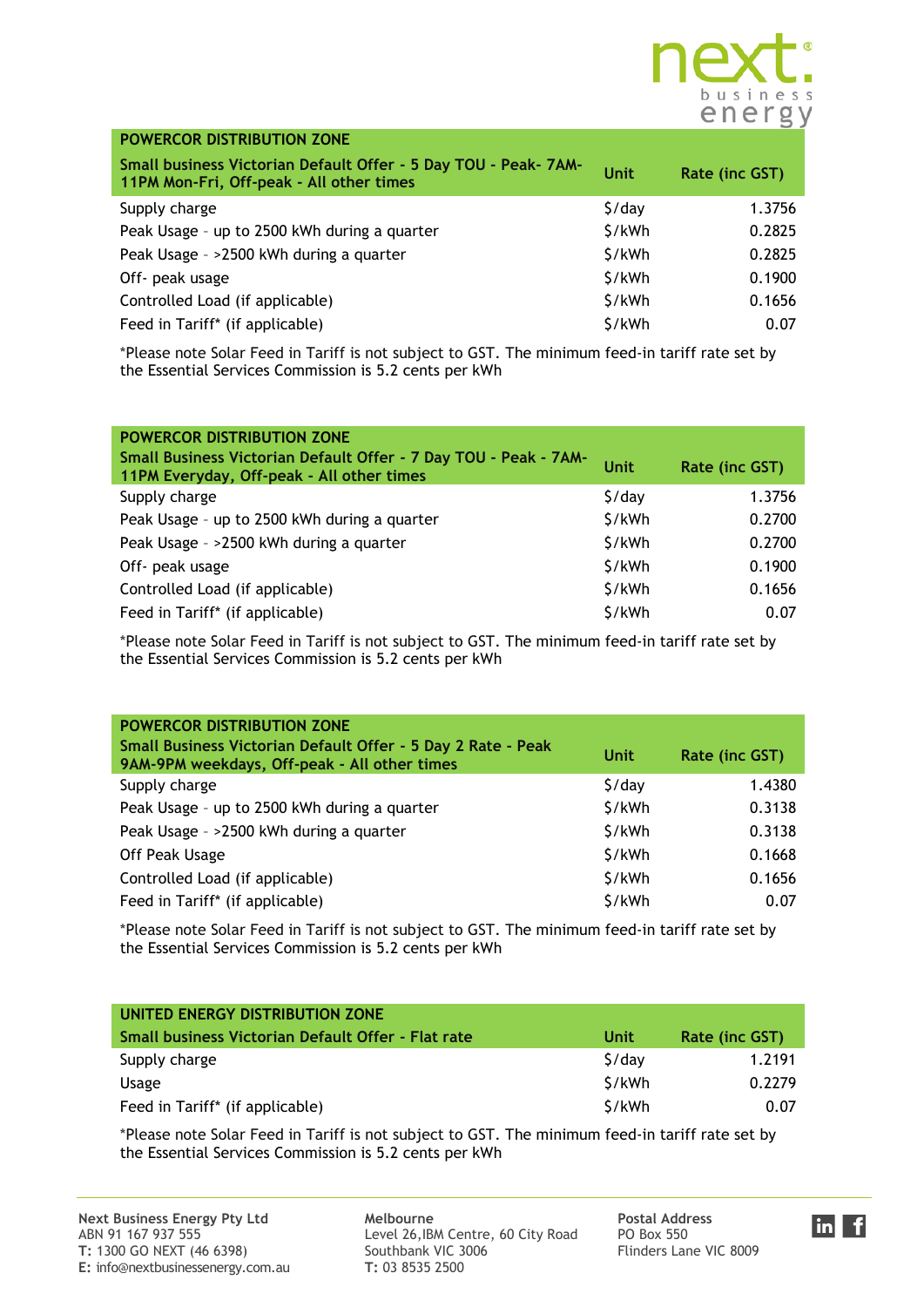

| UNITED ENERGY DISTRIBUTION ZONE                                 |                    |                |
|-----------------------------------------------------------------|--------------------|----------------|
| Small business Victorian Default Offer - Flat & Controlled load | Unit               | Rate (inc GST) |
| Supply charge                                                   | $\frac{1}{2}$ /day | 1.2191         |
| Usage                                                           | \$/kWh             | 0.2279         |
| Controlled Load                                                 | \$/kWh             | 0.1631         |
| Feed in Tariff* (if applicable)                                 | \$/kWh             | 0.07           |

| UNITED ENERGY DISTRIBUTION ZONE                                                                             |             |                |
|-------------------------------------------------------------------------------------------------------------|-------------|----------------|
| Small business Victorian Default Offer - 5 Day TOU - Peak- 7AM-<br>11PM Mon-Fri, Off-peak - All other times | <b>Unit</b> | Rate (inc GST) |
| Supply charge                                                                                               | \$/day      | 1.1358         |
| Peak Usage - up to 2500 kWh during a quarter                                                                | \$/kWh      | 0.2800         |
| Peak Usage - >2500 kWh during a quarter                                                                     | \$/kWh      | 0.2800         |
| Off- peak usage                                                                                             | \$/kWh      | 0.1700         |
| Controlled Load (if applicable)                                                                             | \$/kWh      | 0.1631         |
| Feed in Tariff* (if applicable)                                                                             | \$/kWh      | 0.07           |

\*Please note Solar Feed in Tariff is not subject to GST. The minimum feed-in tariff rate set by the Essential Services Commission is 5.2 cents per kWh

| UNITED ENERGY DISTRIBUTION ZONE                                                                               |                    |                |
|---------------------------------------------------------------------------------------------------------------|--------------------|----------------|
| Small Business Victorian Default Offer - 7 Day TOU - Peak - 7AM-<br>11PM Everyday, Off-peak - All other times | <b>Unit</b>        | Rate (inc GST) |
| Supply charge                                                                                                 | $\frac{1}{2}$ /day | 1.1358         |
| Peak Usage - up to 2500 kWh during a quarter                                                                  | \$/kWh             | 0.2700         |
| Peak Usage - >2500 kWh during a quarter                                                                       | \$/kWh             | 0.2700         |
| Off- peak usage                                                                                               | \$/kWh             | 0.1650         |
| Controlled Load (if applicable)                                                                               | \$/kWh             | 0.1631         |
| Feed in Tariff* (if applicable)                                                                               | \$/kWh             | 0.07           |

\*Please note Solar Feed in Tariff is not subject to GST. The minimum feed-in tariff rate set by the Essential Services Commission is 5.2 cents per kWh

| UNITED ENERGY DISTRIBUTION ZONE                                                                              |                    |                |
|--------------------------------------------------------------------------------------------------------------|--------------------|----------------|
| Small Business Victorian Default Offer - 5 Day 2 Rate - Peak<br>9AM-9PM weekdays, Off-peak - All other times | Unit               | Rate (inc GST) |
| Supply charge                                                                                                | $\frac{1}{2}$ /day | 1.2191         |
| Peak Usage - up to 2500 kWh during a quarter                                                                 | \$/kWh             | 0.2960         |
| Peak Usage - >2500 kWh during a quarter                                                                      | \$/kWh             | 0.2960         |
| Off Peak Usage                                                                                               | \$/kWh             | 0.1601         |
| Controlled Load (if applicable)                                                                              | \$/kWh             | 0.1631         |
| Feed in Tariff* (if applicable)                                                                              | \$/kWh             | 0.07           |

\*Please note Solar Feed in Tariff is not subject to GST. The minimum feed-in tariff rate set by the Essential Services Commission is 5.2 cents per kWh

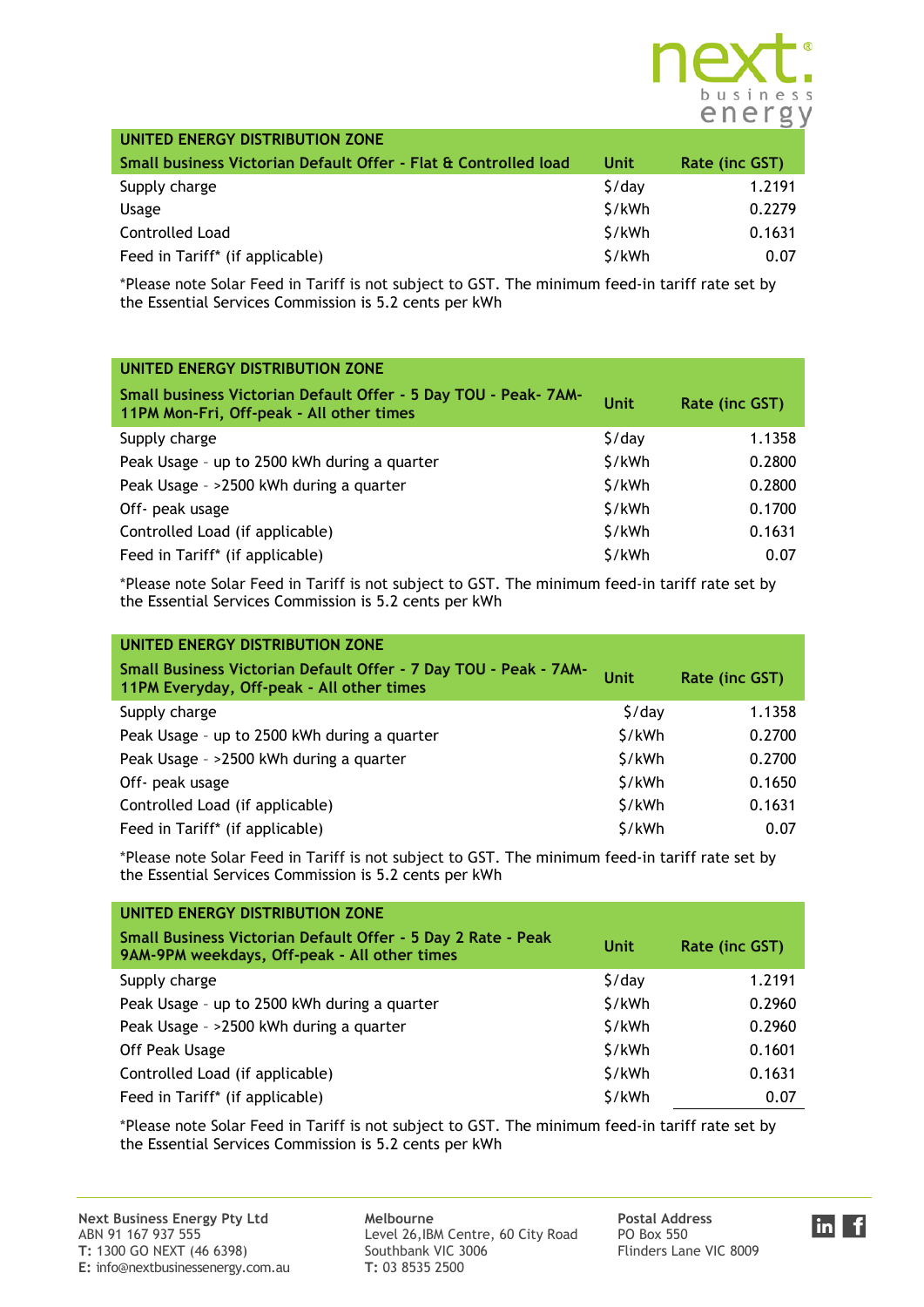

| Schedule 5 usage split                                                                    | Peak | <b>Off Peak</b> |
|-------------------------------------------------------------------------------------------|------|-----------------|
| Small Business VDO - 7 Day TOU - Peak - 7AM-11PM Everyday, Off-<br>peak - All other times | 58%  | 42%             |
| Small business VDO - 5 Day TOU - Peak- 7AM-11PM Mon-Fri, Off-<br>peak - All other times   | 49%  | 0.51%           |